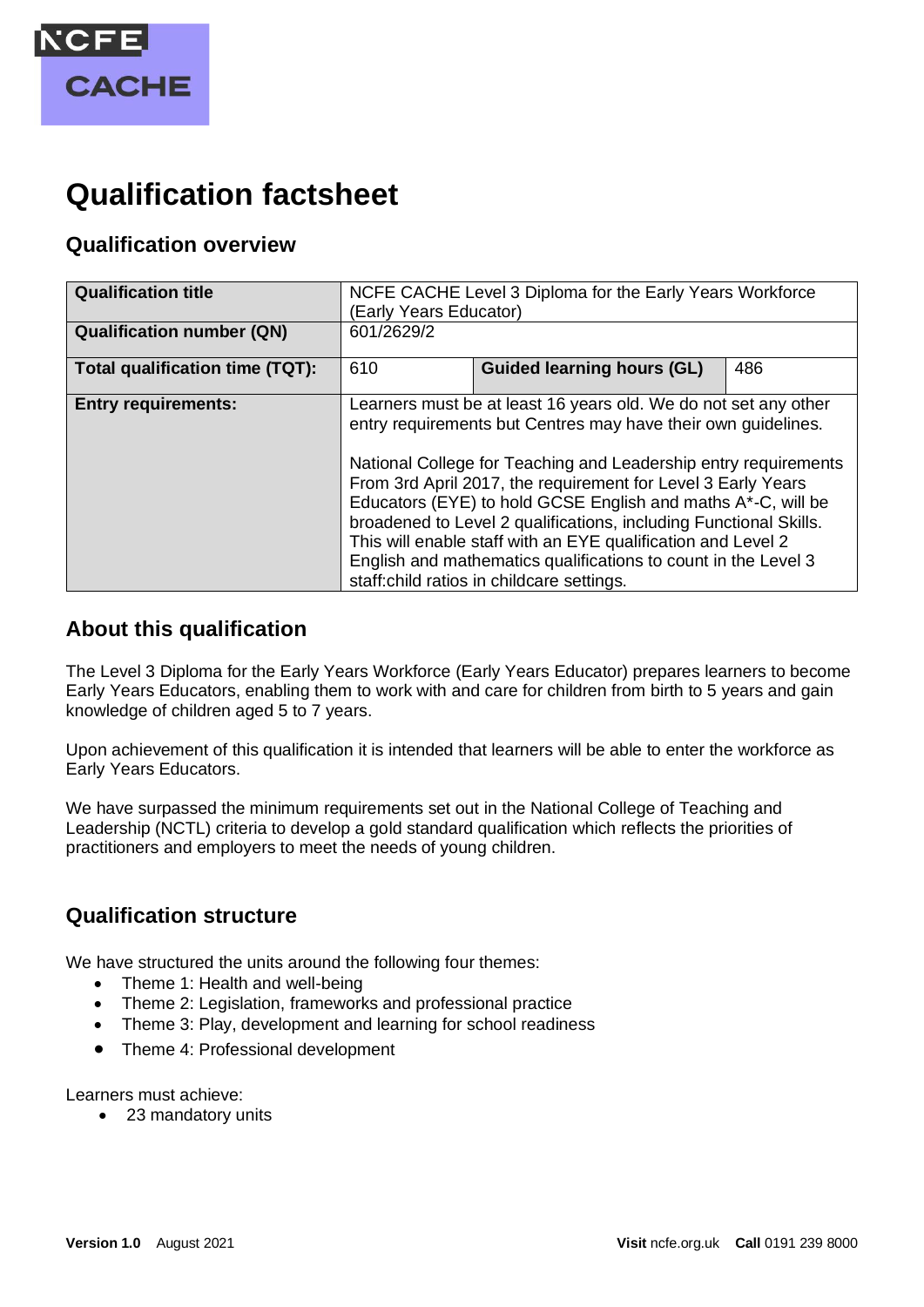

#### **Mandatory units**

Theme 1: Health and well-being

L/505/9300 Support healthy lifestyles for children through the provision of food and nutrition

A/505/9809 Promote healthy lifestyles for children through exercise

M/505/9810 Support physical care routines for children

T/505/9811 Promote children's emotional well-being

A/505/9812 Understand how to support children who are unwell

Theme 2: Legislation, frameworks and professional practice

F/505/9813 Understand legislation relating to the safeguarding, protection and welfare of children

J/505/9814 Use legislation relating to the health and safety of children

L/505/9815 Follow legislation relating to equality, diversity and inclusive practice

R/505/9816 Working in partnership

Theme 3: Play, development and learning for school readiness

Y/505/9817 Understand the value of play in early years

D/505/9818 Plan, lead and review play opportunities which support children's learning and development

H/505/9819 Promote enabling play environments

Y/505/9820 Developing children's emergent literacy skills

D/505/9821 Developing children's emergent mathematical skills

H/505/9822 Support children's transition to school

K/505/9823 Develop children's cognitive skills

M/505/9824 Promote children's speech, language and communication

A/505/9826 Promoting children's physical development

T/505/9825 Promoting children's personal, social and emotional development

F/505/9827 Support children with additional needs

J/505/9828 Use observation, assessment and planning to promote the development of children L/505/9829 Use longitudinal studies to observe, assess and plan for children's needs

Theme 4: Professional development

F/505/9830 Engage in professional development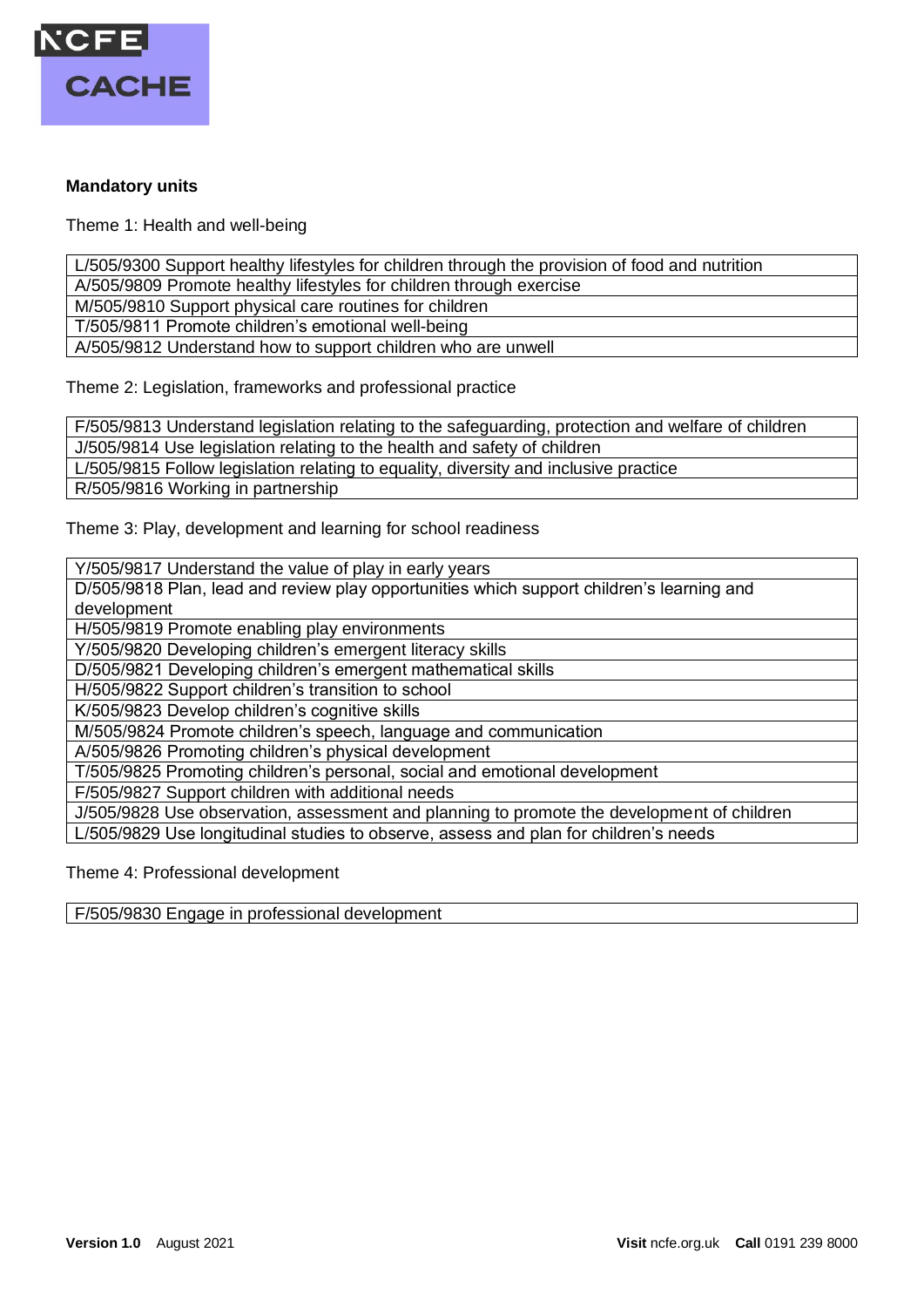

## **Assessment**

To gain this qualification the learner will need to achieve the following:

- Pass in all units All units in this qualification are mandatory. Units will be internally assessed. We have created innovative non-mandatory tasks for all units, with the exception of Unit 3.15 (see Longitudinal Study below).
- Longitudinal study (unit 3.15) This will be a mandatory task set by us. It will be internally assessed.
- Competence in a real work environment

Full achievement of the qualification will not be possible until all components are complete. Unit certification will be available.

#### **Placement requirements**

Learners will need to be working, volunteering or on a practical placement as an important part of the assessment process involves evaluating skills in real working situations. We recommend 350 hours across the age ranges.

## **Progression opportunities**

Upon achievement of this qualification it is intended that learners will be able to enter the workforce as Early Years Educators.

Learners can progress into various job roles in the statutory, voluntary or private sectors such as:

- practitioner in day nurseries
- practitioner in nursery schools
- practitioner in reception classes in primary schools
- pre-school worker
- home based child carer.